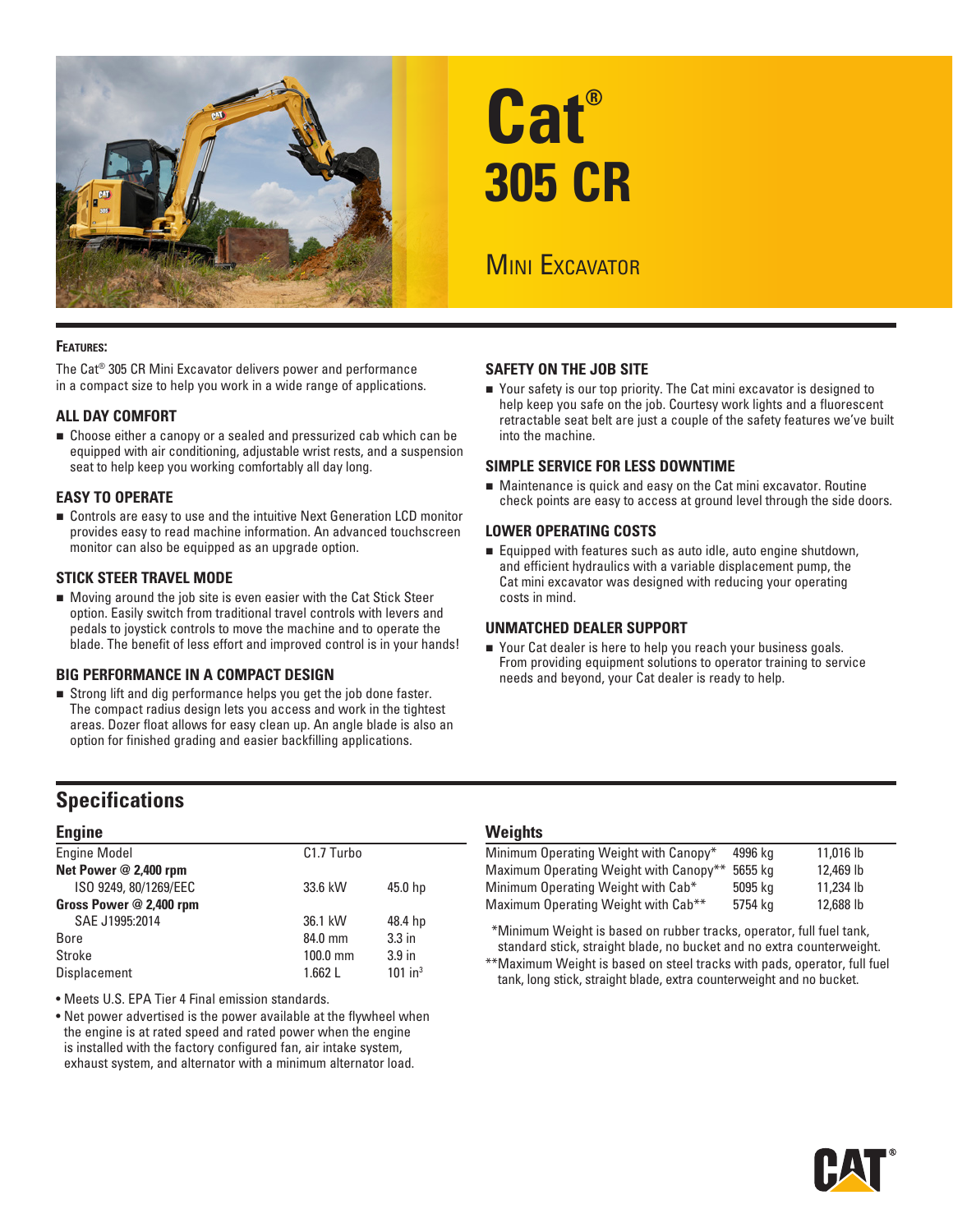# **305 CR Mini Excavator**

| <b>Weight Increase from Minimum Configuration</b>                                       |                    |             |
|-----------------------------------------------------------------------------------------|--------------------|-------------|
| Counterweight                                                                           | 242 kg             | 534 lb      |
| Long Stick                                                                              | 34 kg              | 75 lb       |
| <b>Steel Tracks with Pads</b>                                                           | 375 kg             | 827 lb      |
| Angle Blade                                                                             | 102 kg             | 225 lb      |
| <b>Travel System</b>                                                                    |                    |             |
| Travel Speed - High                                                                     | $5.0$ km/h         | $3.1$ mph   |
| Travel Speed - Low                                                                      | $2.8$ km/h         | $1.7$ mph   |
| Maximum Traction Force - High Speed                                                     | 24.7 kN            | 5,553 lbf   |
| Maximum Traction Force - Low Speed                                                      | 50.5 kN            | 11,353 lbf  |
| Ground Pressure - Minimum Weight                                                        | 27.3 kPa           | 4.0 psi     |
| Ground Pressure - Maximum Weight                                                        | 32.2 kPa           | 4.7 psi     |
| Gradeability (maximum)                                                                  | 30 degrees         |             |
| <b>Service Refill Capacities</b>                                                        |                    |             |
| <b>Cooling System</b>                                                                   | 11.0 <sub>L</sub>  | 2.9 gal     |
| Engine Oil                                                                              | 6.0 L              | $1.6$ gal   |
| <b>Fuel Tank</b>                                                                        | 63.0 L             | 17.0 gal    |
| <b>Hydraulic Tank</b>                                                                   | 60.0 L             | $16.0$ gal  |
| <b>Hydraulic System</b>                                                                 | 75.0 L             | 20.0 gal    |
| <b>Hydraulic System</b>                                                                 |                    |             |
| Load Sensing Hydraulics with Variable Displacement Piston Pump                          |                    |             |
| Pump Flow @ 2,400 rpm                                                                   | 133 L/min          | 35 gal/min  |
| <b>Operating Pressure - Equipment</b>                                                   | $265$ bar          | 3,843 psi   |
| <b>Operating Pressure - Travel</b>                                                      | 265 bar            | 3,843 psi   |
| Operating Pressure - Swing                                                              | $200$ bar          | 2,901 psi   |
| Auxiliary Circuit - Primary                                                             |                    |             |
| Flow*                                                                                   | 80 L/min           | 21 gal/min  |
| Pressure*                                                                               | 265 <sub>bar</sub> | 3,843 psi   |
| Auxiliary Circuit - Secondary                                                           |                    |             |
| Flow <sup>*</sup>                                                                       | 28 L/min           | 7.0 gal/min |
| Pressure*                                                                               | 265 bar            | 3,843 psi   |
| Digging Force - Stick (standard)                                                        | 28.3 kN            | 6,362 lbf   |
| Digging Force - Stick (long)                                                            | 25.2 kN            | 5,665 lbf   |
| Digging Force - Bucket                                                                  | 49.2 kN            | 11.061 lbf  |
| *Flow and pressure are not combinable. Under load, as flow rises<br>pressure goes down. |                    |             |
| <b>Swing System</b>                                                                     |                    |             |
| <b>Machine Swing Speed</b>                                                              | 9.0 rpm            |             |
| Boom Swing - Left                                                                       | 72 Degrees         |             |
| Boom Swing - Right                                                                      | 50 Degrees         |             |
| <b>Blade</b>                                                                            |                    |             |
| Width (Straight)                                                                        | 1980 mm            | 78.0 in     |
| Height (Straight)                                                                       | 390 mm             | 15.4 in     |
| Width (Angle)                                                                           | 1980 mm            | 78.0 in     |
| Height (Angle)                                                                          | 400 mm             | 15.7 in     |
| Angle Blade - Left                                                                      | 25 degrees         |             |
| Angle Blade - Right                                                                     | 25 degrees         |             |

## **Certification – Cab and Canopy**

Angle Blade – Right

Roll Over Protective Structure (ROPS) ISO 12117-2:2008 Tip Over Protective Structure (TOPS) 1SO 12117:1997<br>Top Guard 1SO 10262:1998

ISO 10262:1998 Level I

#### **Sound**

| Operator Sound Pressure Level     | 76 dB(A) |
|-----------------------------------|----------|
| (ISO 6396:2008)                   |          |
| <b>Exterior Sound Power Level</b> | 97 dB(A) |
| (ISO 6395:2008)                   |          |

• European Union Directive "2000/14/EC"



#### **Dimensions**

|              |                                            | <b>Standard Stick</b> | <b>Long Stick</b>  |
|--------------|--------------------------------------------|-----------------------|--------------------|
| 1            | Dig Depth                                  | 3420 mm (134.6 in)    | 3670 mm (144.5 in) |
| $\mathbf{2}$ | <b>Vertical Wall</b>                       | 2335 mm (91.9 in)     | 2560 mm (100.8 in) |
| 3            | Maximum Reach                              | 5590 mm (220.1 in)    | 5835 mm (229.7 in) |
|              | at Ground Level                            |                       |                    |
| 4            | Maximum Reach                              | 5755 mm (226.6 in)    | 5990 mm (235.8 in) |
| 5            | Maximum Dig Height                         | 5215 mm (205.3 in)    | 5355 mm (210.8 in) |
| 6            | <b>Maximum Dump Clearance</b>              | 3700 mm (145.7 in)    | 3845 mm (151.4 in) |
| 7            | Boom in Reach                              | 2570 mm (101.2 in)    | 2580 mm (101.6 in) |
| 8            | <b>Tail Swing</b>                          |                       |                    |
|              | without Counterweight                      | 1095 mm (43.1 in)     | 1095 mm (43.1 in)  |
|              | with Counterweight                         | 1200 mm (47.2 in)     | 1200 mm (47.2 in)  |
| 9            | Maximum Blade Height                       | 385 mm (15.2 in)      | 385 mm (15.2 in)   |
| 10           | Maximum Blade Depth                        | 595 mm (23.4 in)      | 595 mm (23.4 in)   |
| 11           | Boom Height in<br><b>Shipping Position</b> | 1820 mm (71.7 in)     | 1895 mm (74.6 in)  |
| 12           | <b>Overall Shipping Height</b>             | 2550 mm (100.4 in)    | 2550 mm (100.4 in) |
| 13           | <b>Swing Bearing Height</b>                | 619 mm (24.4 in)      | 619 mm (24.4 in)   |
| 14           | Overall Undercarriage Length               | 2580 mm (101.6 in)    | 2580 mm (101.6 in) |
| 15           | Overall Shipping Length†                   | 5305 mm (208.9 in)    | 5340 mm (210.2 in) |
| 16           | <b>Boom Swing Right</b>                    | 865 mm (34.1 in)      | 865 mm (34.1 in)   |
| 17           | <b>Boom Swing Left</b>                     | 615 mm (24.2 in)      | 615 mm (24.2 in)   |
| 18           | <b>Track Belt/Shoe Width</b>               | 400 mm (15.7 in)      | 400 mm (15.7 in)   |
| 19           | <b>Track Width</b>                         | 1980 mm (78.0 in)     | 1980 mm (78.0 in)  |
| 20           | <b>Ground Clearance</b>                    | 335 mm (13.2 in)      | 335 mm (13.2 in)   |
| 21           | <b>Stick Length</b>                        | 1351 mm (53.2 in)     | 1601 mm (63.0 in)  |

†Overall Shipping Length depends on blade position during shipment.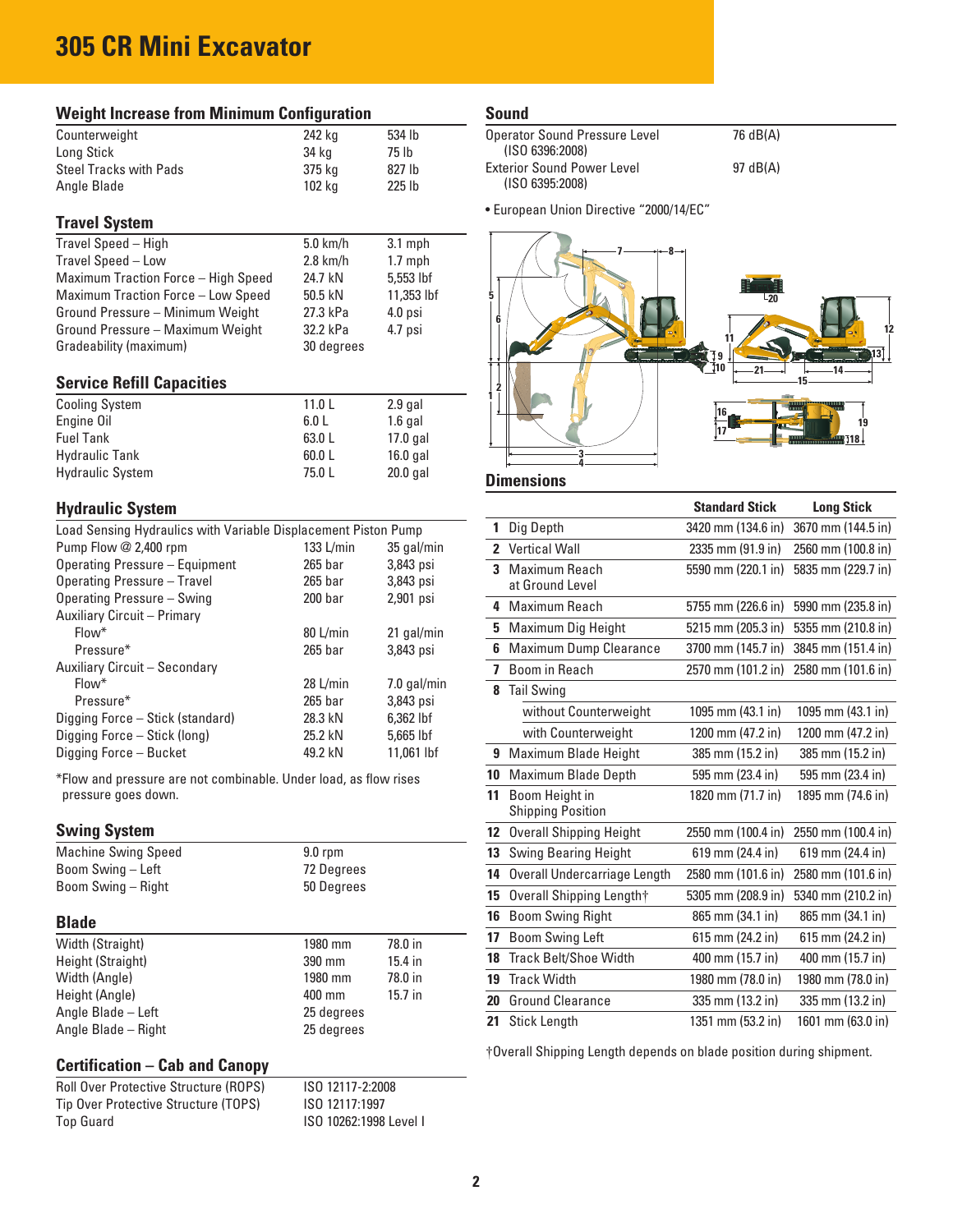#### **Cab**

| <b>Lift Capacities -</b> |                              | Lift Point Radius $-3$ m (9.8 ft) |                       |                  | Lift Point Radius $-4.5$ m (14.8 ft) |                       |                   | <b>Lift Point Radius (Maximum)</b> |                      |                      |                    |                   |
|--------------------------|------------------------------|-----------------------------------|-----------------------|------------------|--------------------------------------|-----------------------|-------------------|------------------------------------|----------------------|----------------------|--------------------|-------------------|
|                          | <b>Minimum Configuration</b> |                                   |                       | Over Front       |                                      |                       | <b>Over Front</b> |                                    | <b>Over Front</b>    |                      |                    | m                 |
|                          | <b>Lift Point Height</b>     |                                   | <b>Blade Down</b>     | <b>Blade Up</b>  | Over Side                            | <b>Blade Down</b>     | <b>Blade Up</b>   | Over Side                          | <b>Blade Down</b>    | <b>Blade Up</b>      | Over Side          | (f <sup>t</sup> ) |
| 4.5 <sub>m</sub>         | <b>Standard Stick</b>        | kg<br>(1b)                        |                       |                  |                                      |                       |                   |                                    |                      |                      |                    |                   |
| (14.8 ft)                | Long Stick                   | kg<br>(1b)                        |                       |                  |                                      |                       |                   |                                    | $*949$<br>(*2,093)   | $*949$<br>$(*2,093)$ | $*949$<br>(*2,093) | 3.63<br>(11.9)    |
| 3 m                      | <b>Standard Stick</b>        | kg<br>(1b)                        |                       |                  |                                      | $*1206$<br>$(*2,659)$ | 908<br>(2,002)    | 721<br>(1,590)                     | $*953$<br>(*2,101)   | $*953$<br>(*2,101)   | 707<br>(1, 559)    | 4.55<br>(14.9)    |
| (9.8 ft)                 | Long Stick                   | kg<br>(1b)                        |                       |                  |                                      | *1249<br>(*2,754)     | 903<br>(1, 991)   | 714<br>(1,574)                     | $*778$<br>$(*1,715)$ | $*778$<br>$(*1,715)$ | 634<br>(1, 398)    | 4.81<br>(15.8)    |
| 1.5 <sub>m</sub>         | <b>Standard Stick</b>        | kg<br>(Ib)                        | $*2587$<br>$(*5.704)$ | 1641<br>(3.618)  | 1257<br>(2,772)                      | $*1615$<br>$(*3.561)$ | 882<br>(1, 945)   | 696<br>(1, 535)                    | $*975$<br>$(*2,150)$ | 759<br>(1,674)       | 599<br>(1, 321)    | 4.96<br>(16.3)    |
| (4.9 ft)                 | Long Stick                   | kg<br>(1b)                        | $*2236$<br>(*4,930)   | 1641<br>(3,618)  | 1255<br>(2,767)                      | *1508<br>(*3.325)     | 868<br>(1, 914)   | 682<br>(1,504)                     | $*794$<br>$(*1,751)$ | $*794$<br>(*1,751)   | 541<br>(1, 193)    | 5.19<br>(17.0)    |
| 0 m<br>(0 ft)            | <b>Standard Stick</b>        | kg<br>(Ib)                        | *3260<br>(*7,188)     | 1559<br>(3, 438) | 1183<br>(2,609)                      | $*1825$<br>(*4,024)   | 855<br>(1,885)    | 670<br>(1, 477)                    | $*1190$<br>$*2,624)$ | 787<br>(1,735)       | 619<br>(1, 365)    | 4.77<br>(15.6)    |
|                          | Long Stick                   | kg                                | *3193<br>(*7,041)     | 1534<br>(3, 382) | 1158<br>(2, 553)                     | $*1781$<br>(*3,927)   | 833<br>(1,837)    | 648<br>(1, 429)                    | $*953$<br>(*2,101)   | 711<br>(1, 568)      | 555<br>(1,224)     | 5.02<br>(16.5)    |

Minimum Weight includes cab, rubber tracks, no counterweight, operator, full fuel tank and straight blade.

|                  |                              |                 | Lift Point Radius $-3$ m (9.8 ft) |                   |           | Lift Point Radius $-4.5$ m (14.8 ft) |                 |           | <b>Lift Point Radius (Maximum)</b> |                 |            |                   |
|------------------|------------------------------|-----------------|-----------------------------------|-------------------|-----------|--------------------------------------|-----------------|-----------|------------------------------------|-----------------|------------|-------------------|
|                  | <b>Lift Capacities -</b>     |                 |                                   |                   |           | <b>Over Front</b>                    |                 |           | <b>Over Front</b>                  |                 |            |                   |
|                  | <b>Maximum Configuration</b> |                 |                                   | <b>Over Front</b> |           |                                      |                 |           |                                    |                 |            | m                 |
|                  | <b>Lift Point Height</b>     |                 | <b>Blade Down</b>                 | <b>Blade Up</b>   | Over Side | <b>Blade Down</b>                    | <b>Blade Up</b> | Over Side | <b>Blade Down</b>                  | <b>Blade Up</b> | Over Side  | (f <sup>t</sup> ) |
| 4.5 <sub>m</sub> | <b>Standard Stick</b>        | kg<br>(1b)      |                                   |                   |           |                                      |                 |           |                                    |                 |            |                   |
| (14.8 ft)        |                              | kg              |                                   |                   |           |                                      |                 |           | $*949$                             | $*949$          | $*949$     | 3.63              |
|                  | Long Stick                   | (Ib)            |                                   |                   |           |                                      |                 |           | $(*2,093)$                         | (*2,093)        | (*2,093)   | (11.9)            |
|                  |                              | kg              |                                   |                   |           | *1206                                | *1206           | 911       | $*953$                             | *953            | $*953$     | 4.55              |
| 3 <sub>m</sub>   | <b>Standard Stick</b>        | (1b)            |                                   |                   |           | (*2,659)                             | (*2,659)        | (2,009)   | $(*2,101)$                         | (*2,101)        | $[*2,101]$ | (14.9)            |
| (9.8 ft)         | Long Stick                   | kg              |                                   |                   |           | *1249                                | $*1249$         | 904       | $*778$                             | $*778$          | $*778$     | 4.81              |
|                  |                              | (Ib)            |                                   |                   |           | $(*2.754)$                           | (*2,754)        | (1,993)   | $(*1,715)$                         | (*1,715)        | (*1,715)   | (15.8)            |
|                  |                              | kg              | $*2587$                           | 1953              | 1579      | $*1615$                              | 1059            | 886       | $*975$                             | $*975$          | 768        | 4.96              |
| 1.5 <sub>m</sub> | <b>Standard Stick</b>        | (Ib)            | $(*5,704)$                        | (4,306)           | (3, 482)  | $(*3,561)$                           | (2, 335)        | (1, 954)  | $(*2,150)$                         | $(*2,150)$      | (1,693)    | (16.3)            |
| (4.9 ft)         |                              | kg              | $*2236$                           | 1953              | 1577      | $*1508$                              | 1045            | 872       | $*794$                             | $*794$          | $*794$     | 5.19              |
|                  | Long Stick                   | (Ib)            | $(*4,930)$                        | (4,306)           | (3, 477)  | (*3,325)                             | (2, 304)        | (1, 923)  | (*1,751)                           | $(*1,751)$      | (*1,751)   | (17.0)            |
|                  |                              | kg              | $*3260$                           | 1871              | 1505      | $*1825$                              | 1032            | 860       | $*1190$                            | 951             | 795        | 4.77              |
| 0 <sub>m</sub>   | <b>Standard Stick</b>        | $(\mathsf{lb})$ | (*7.188)                          | (4, 126)          | (3, 319)  | (*4.024)                             | (2,276)         | (1,896)   | $*2,624)$                          | (2,097)         | (1,783)    | (15.6)            |
| (0 ft)           |                              | kg              | *3193                             | 1847              | 1480      | $*1781$                              | 1010            | 838       | $*953$                             | $*953$          | 721        | 5.02              |
|                  | Long Stick                   | (Ib)            | (*7,041)                          | (4,073)           | (3,263)   | (*3,927)                             | (2,227)         | (1, 848)  | $(*2,101)$                         | (*2,101)        | (1,590)    | (16.5)            |

Maximum Weight includes cab, steel tracks with pads, counterweight, operator, full fuel tank and angle blade.

#### **Canopy**

| <b>Lift Capacities -</b> |                              |                   | Lift Point Radius $-3$ m (9.8 ft) |                   |           |                   | Lift Point Radius $-4.5$ m (14.8 ft) |           |                   | <b>Lift Point Radius (Maximum)</b> |            |                   |  |
|--------------------------|------------------------------|-------------------|-----------------------------------|-------------------|-----------|-------------------|--------------------------------------|-----------|-------------------|------------------------------------|------------|-------------------|--|
|                          | <b>Minimum Configuration</b> |                   |                                   | <b>Over Front</b> |           |                   | <b>Over Front</b>                    |           | <b>Over Front</b> |                                    |            | m                 |  |
|                          | <b>Lift Point Height</b>     |                   | <b>Blade Down</b>                 | <b>Blade Up</b>   | Over Side | <b>Blade Down</b> | <b>Blade Up</b>                      | Over Side | <b>Blade Down</b> | <b>Blade Up</b>                    | Over Side  | (f <sub>t</sub> ) |  |
| 4.5 <sub>m</sub>         | <b>Standard Stick</b>        | kg<br>(1b)        |                                   |                   |           |                   |                                      |           |                   |                                    |            |                   |  |
| (14.8 ft)                | Long Stick                   | kg                |                                   |                   |           |                   |                                      |           | $*949$            | $*949$                             | $*949$     | 3.63              |  |
|                          |                              | (1b)              |                                   |                   |           |                   |                                      |           | $(*2,093)$        | $(*2,093)$                         | $(*2,093)$ | (11.9)            |  |
|                          | <b>Standard Stick</b>        | kg                |                                   |                   |           | $*1206$           | 887                                  | 705       | $*953$            | $*953$                             | 691        | 4.55              |  |
| 3 <sub>m</sub>           |                              | (1b)              |                                   |                   |           | $(*2,659)$        | (1, 956)                             | (1, 555)  | $(*2,101)$        | $(*2,101)$                         | (1,524)    | (14.9)            |  |
| (9.8 ft)                 | kg<br>Long Stick<br>(1b)     |                   |                                   |                   |           | $*1249$           | 881                                  | 698       | $*778$            | $*778$                             | 619        | 4.81              |  |
|                          |                              |                   |                                   |                   |           | $(*2,754)$        | (1, 943)                             | (1,539)   | $(*1,715)$        | $(*1,715)$                         | (1, 365)   | (15.8)            |  |
|                          |                              | kg                | $*2587$                           | 1603              | 1230      | $*1615$           | 861                                  | 680       | $*975$            | 740                                | 585        | 4.96              |  |
| 1.5m                     | <b>Standard Stick</b>        | (1b)              | (*5.704)                          | (3.535)           | (2,712)   | (*3,561)          | (1,899)                              | (1, 499)  | $(*2,150)$        | (1,632)                            | (1, 290)   | (16.3)            |  |
| (4.9 ft)                 |                              | kg                | $*2236$                           | 1603              | 1228      | $*1508$           | 847                                  | 665       | $*794$            | 672                                | 528        | 5.19              |  |
|                          | Long Stick                   | (1b)              | (*4.930)                          | (3,535)           | (2,708)   | (*3,325)          | (1,868)                              | (1,466)   | $(*1,751)$        | (1, 482)                           | (1, 164)   | (17.0)            |  |
|                          |                              | kg                | $*3260$                           | 1521              | 1155      | $*1825$           | 833                                  | 654       | $*1190$           | 767                                | 603        | 4.77              |  |
| 0 <sub>m</sub>           | <b>Standard Stick</b>        | (Ib)              | (*7.188)                          | (3, 354)          | (2,547)   | (*4,024)          | (1, 837)                             | (1, 442)  | (*2,624)          | (1,691)                            | (1,330)    | (15.6)            |  |
| (0 <sub>ft</sub> )       |                              | kg                | $*3193$                           | 1497              | 1131      | *1781             | 812                                  | 632       | $*953$            | 692                                | 541        | 5.02              |  |
|                          | Long Stick                   | (1 <sub>b</sub> ) | (*7.041)                          | (3,301)           | (2, 494)  | (*3,927)          | (1,790)                              | (1, 394)  | (*2,101)          | (1,526)                            | (1, 193)   | (16.5)            |  |

Minimum Weight includes canopy, rubber tracks, no counterweight, operator, full fuel tank and straight blade.

| <b>Lift Capacities -</b> |                              |                   | Lift Point Radius $-3$ m (9.8 ft) |                   |           | Lift Point Radius $-4.5$ m (14.8 ft) |                   |           | <b>Lift Point Radius (Maximum)</b> |                   |            |                   |
|--------------------------|------------------------------|-------------------|-----------------------------------|-------------------|-----------|--------------------------------------|-------------------|-----------|------------------------------------|-------------------|------------|-------------------|
|                          | <b>Maximum Configuration</b> |                   |                                   | <b>Over Front</b> |           |                                      | <b>Over Front</b> |           |                                    | <b>Over Front</b> |            | m                 |
|                          | <b>Lift Point Height</b>     |                   | <b>Blade Down</b>                 | <b>Blade Up</b>   | Over Side | <b>Blade Down</b>                    | <b>Blade Up</b>   | Over Side | <b>Blade Down</b>                  | <b>Blade Up</b>   | Over Side  | (f <sup>t</sup> ) |
| 4.5 <sub>m</sub>         | <b>Standard Stick</b>        | kg<br>(Ib         |                                   |                   |           |                                      |                   |           |                                    |                   |            |                   |
| (14.8 ft)                |                              | kg                |                                   |                   |           |                                      |                   |           | $*949$                             | $*949$            | $*949$     | 3.63              |
|                          | Long Stick                   | (Ib)              |                                   |                   |           |                                      |                   |           | $*2,093$                           | $(*2,093)$        | (*2,093)   | (11.9)            |
|                          |                              | kg                |                                   |                   |           | $*1206$                              | $*1206$           | 895       | $*953$                             | $*953$            | $*953$     | 4.55              |
| 3 <sub>m</sub>           | <b>Standard Stick</b>        | (Ib               |                                   |                   |           | $(*2,659)$                           | $(*2,659)$        | (1, 973)  | $*2,101)$                          | $(*2,101)$        | (*2,101)   | (14.9)            |
| (9.8 ft)                 | <b>Long Stick</b>            | kg                |                                   |                   |           | $*1249$                              | 1059              | 888       | $*778$                             | $*778$            | $*778$     | 4.81              |
|                          |                              | (Ib)              |                                   |                   |           | (*2,754)                             | (2, 335)          | (1,958)   | $(*1,715)$                         | $(*1,715)$        | $(*1,715)$ | (15.8)            |
|                          |                              | kg                | $*2587$                           | 1915              | 1552      | $*1615$                              | 1038              | 870       | $*975$                             | $*975$            | 754        | 4.96              |
| 1.5 <sub>m</sub>         | <b>Standard Stick</b>        | (Ib)              | $(*5.704)$                        | (4,223)           | (3, 422)  | $(*3,561)$                           | (2, 289)          | (1, 918)  | $(*2,150)$                         | $(*2,150)$        | (1,663)    | (16.3)            |
| (4.9 ft)                 |                              | kg                | $*2236$                           | 1915              | 1550      | *1508                                | 1024              | 855       | $*794$                             | $*794$            | $*794$     | 5.19              |
|                          | <b>Long Stick</b>            | (1 <sub>b</sub> ) | (*4.930)                          | (4.223)           | (3, 418)  | $(*3,325)$                           | (2, 258)          | (1,885)   | $(*1,751)$                         | $(*1,751)$        | $(*1,751)$ | (17.0)            |
|                          |                              | kg                | *3260                             | 1833              | 1477      | $*1825$                              | 1010              | 844       | $*1190$                            | 931               | 780        | 4.77              |
| 0 <sub>m</sub>           | <b>Standard Stick</b>        | (1b)              | (*7,188)                          | (4,042)           | (3,257)   | (*4,024)                             | (2,227)           | (1,861)   | $*2,624)$                          | (2,053)           | (1,720)    | (15.6)            |
| (0 ft)                   |                              | kg                | *3193                             | 1809              | 1453      | $*1781$                              | 989               | 822       | $*953$                             | $*953$            | 707        | 5.02              |
|                          | <b>Long Stick</b>            | (lb)              | (*7,041)                          | (3,989)           | (3,204)   | (*3,927)                             | (2, 181)          | (1, 813)  | $(*2,101)$                         | (*2,101)          | (1,559)    | (16.5)            |

Maximum Weight includes canopy, steel tracks with pads, counterweight, operator, full fuel tank and angle blade.

\*The above loads are in compliance with hydraulic excavator lift capacity rating standard ISO 10567:2007 and they do not exceed 87% of hydraulic lifting capacity or 75% of tipping capacity. The excavator bucket weight is not included on this chart.